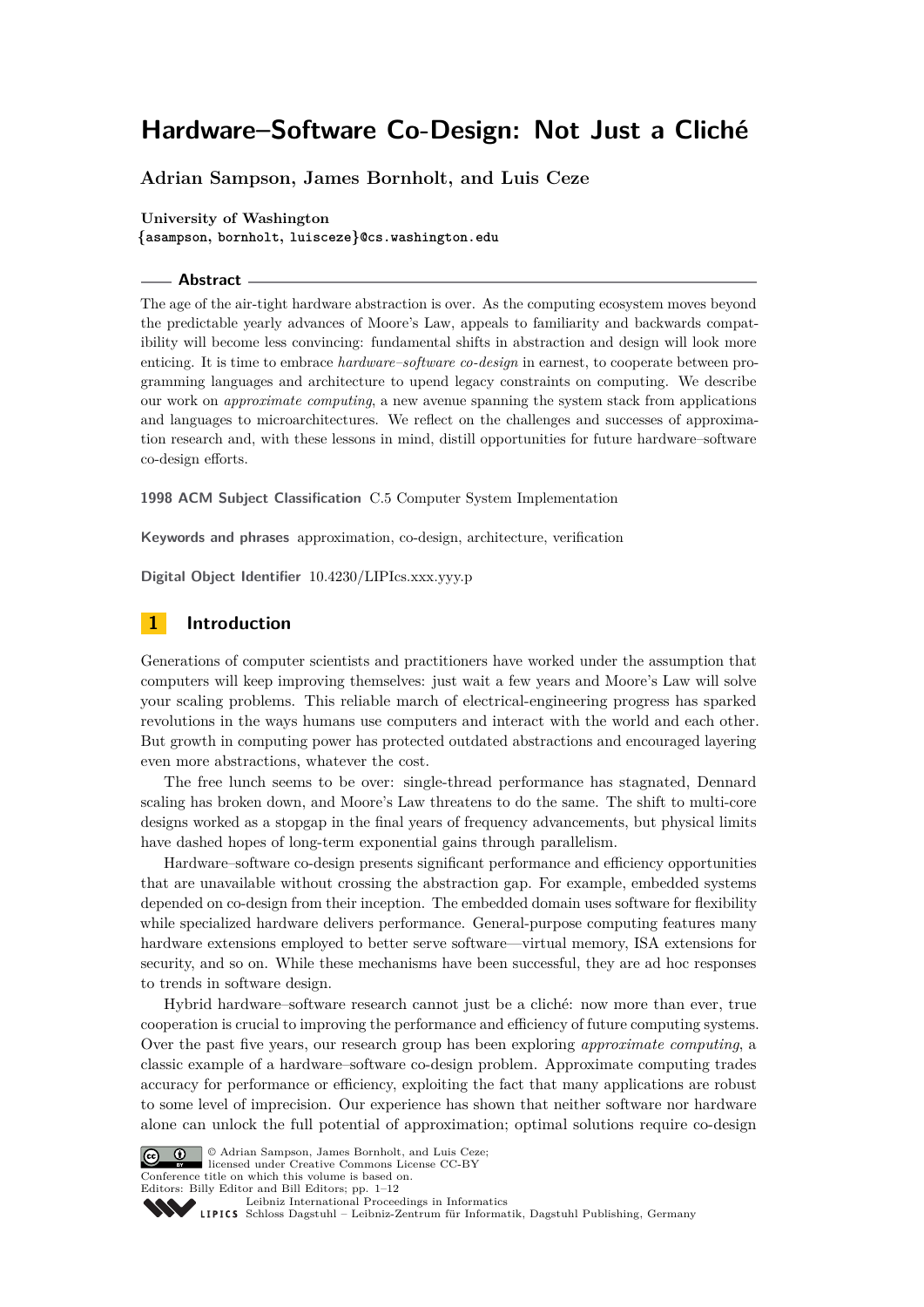between programming models and hardware accelerators or ISA extensions. We discuss our experience with approximate computing and highlight lessons for future co-design efforts.

We believe we can go much further by truly designing hardware and software in unison. We survey the opportunities for hardware software co-design in four broad categories. The first is effective hardware acceleration, where the best algorithm for general-purpose hardware and the best custom hardware for generic algorithms both fall short. For example, the Anton [\[12\]](#page-9-0) special machine for molecular dynamics, co-designed a simulation algorithm with the hardware. The second category is reducing redundancy and reassigning responsibilities. For example, if all programs were guaranteed to be free of memory bugs, can we drop support for memory protection? Or if programs were free of data-races by construction, can we rethink cache coherence? The third category is hardware support for domain-specific languages, whose booming popularity democratizes programming by providing higher-level semantics and tooling, but today must still compile to low-level general-purpose hardware. The final category is research beyond the CPU: unexplored opportunities abound for hardware–software cooperation in networks, memory, storage, and less glamorous parts of computer hardware such as power supplies.

# **2 Approximate Computing**

For the last five years, our group has explored one instance of a hardware–software co-design opportunity: *approximate computing*. The idea is that current abstractions in computer systems fail to incorporate an important dimension of the application design space: not every application needs the same degree of accuracy all the time. These applications span a wide range of domains including big-data analytics, web search, machine learning, cyber-physical systems, speech and pattern recognition, augmented reality, and many more. These kinds of programs can tolerate unreliable and inaccurate computation, and approximate computing research shows how to exploit this tolerance for gains in performance and efficiency [\[1,](#page-8-0) [7,](#page-9-1) [10,](#page-9-2) [11,](#page-9-3) [25,](#page-10-0) [26,](#page-10-1) [28,](#page-10-2) [30,](#page-10-3) [35\]](#page-10-4).

Approximate computing is a classic cross-cutting concern: its full potential is not reachable through software or hardware alone, but only through changing the abstractions and contracts between hardware and software. Advances in approximation require co-design between architectures that expose accuracy–efficiency trade-offs and the programming systems that make those trade-offs useful for programmers. We have explored projects across the entire system stack—from programming languages and tools down through the hardware—that enable computer systems to trade off accuracy of computation, communication, and storage for gains in efficiency and performance.

Our research direction spans languages [\[38\]](#page-10-5), runtime systems, programmer tools including debuggers [\[36\]](#page-10-6), compilers [\[41\]](#page-11-1), synthesis tools for both software and hardware, microarchitecture [\[13\]](#page-9-4), hardware techniques [\[43,](#page-11-2) [29\]](#page-10-7), data stores [\[40\]](#page-10-8), and communication services.

# **Safety and Quality-of-Results**

A core requirement in writing programs with approximate components is *safety*: approximate components must not compromise safe execution (e.g., no uncontrolled jumps or critical data corruption) and must interact with precise components only in well-defined ways allowed by the programmer. Our work met this need with language support in the form of type qualifiers for approximate data and type-based static information-flow tracking [\[38\]](#page-10-5). Other work from MIT consists of a proof system for deriving safety guarantees in the face of unreliable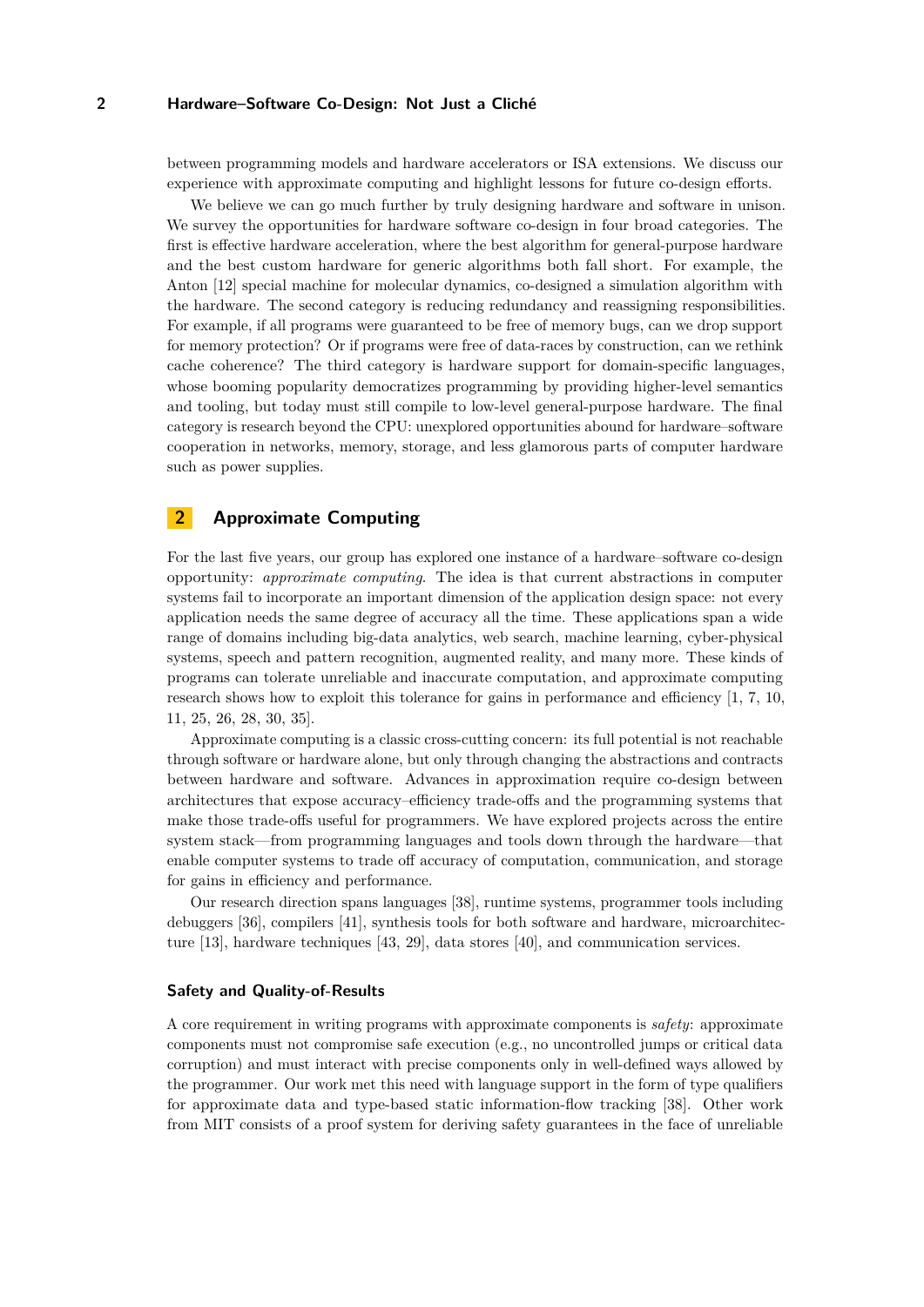components [\[5\]](#page-9-5). These crucial safety guarantees allow systems to prove at compile time that approximation cannot introduce catastrophic failures into otherwise-good programs.

Beyond safety, another key requirement is ways to specify and ensure acceptable quality-ofresults (QoR). Languages must enable programmers to declare the magnitude of acceptable approximation in multiple forms and granularities. For example, QoR can be set for a specific value (X should be at most  $Y\%$  from its value in a fully precise execution), or one could attach QoR to a set of values (at most N values in a set can be in error). One can provide a QoR specification only for the final output of a program or for intermediate values. QoR specifications can then guide the compiler and runtime to choose and control the optimal approximate execution engine from a variety of software and hardware approximation mechanisms. While quality constraints are more general and therefore more difficult to enforce statically than safety requirements, initial tactics have seen success by limiting the kinds of approximation they can work with  $[41, 6]$  $[41, 6]$  $[41, 6]$  or by relying on dynamic checks [\[36,](#page-10-6) [17\]](#page-9-7).

# **Approximation Techniques**

The purpose of allowing approximation is to trade accuracy for energy savings. At the highest level, there are three categories of approximation techniques: algorithmic, compiler/runtime, and hardware. Algorithmic approximation can be achieved by the programmer providing multiple implementations of a given computation and the compiler/runtime choosing among them based on QoR needs. A compiler can generate code for approximate execution by eliding some computations [\[28\]](#page-10-2) or reducing value precision whenever allowed by the approximation specification. Approximation research has explored several approximate execution techniques with hardware support, among them: compiler-controlled voltage overscaling [\[13\]](#page-9-4); using learning-based techniques such as neural networks or synthesis to approximate kernels of imperative programs in a coarse-grain way [\[14\]](#page-9-8); adopting analog components for computation [\[43\]](#page-11-2); designing efficient storage systems that can lose bits [\[40\]](#page-10-8); and extending architecture mechanisms with imprecise modes [\[27\]](#page-10-9).

While approximation only at the algorithm level together with compiler/runtime support applies to off-the-shelf hardware (and we intend to further explore that space too), our experience has shown that the greatest energy benefit comes from hardware-supported approximation with language/architecture co-design [\[29\]](#page-10-7).

### **Tools**

A final key component for making approximate programming practical is software-development tools. We need tools to help programmers identify approximation opportunities, understand the effect of approximation at the application level, assist with specifying QoR requirements, and help test and debug applications with approximate components. Our first steps in this direction are a debugger and a post-deployment monitoring framework for approximate programs [\[36\]](#page-10-6).

### **2.1 Next Steps in Approximation**

# **Controlling Quality**

The community has allocated more attention to assuring safety of approximate programs than to controlling quality. Decoupling safety from quality has been crucial to enabling progress on that half of the equation [\[38,](#page-10-5) [5\]](#page-9-5) but more nuanced quality properties have proven more challenging. We have initial ways to prove and reason about limited probabilistic quality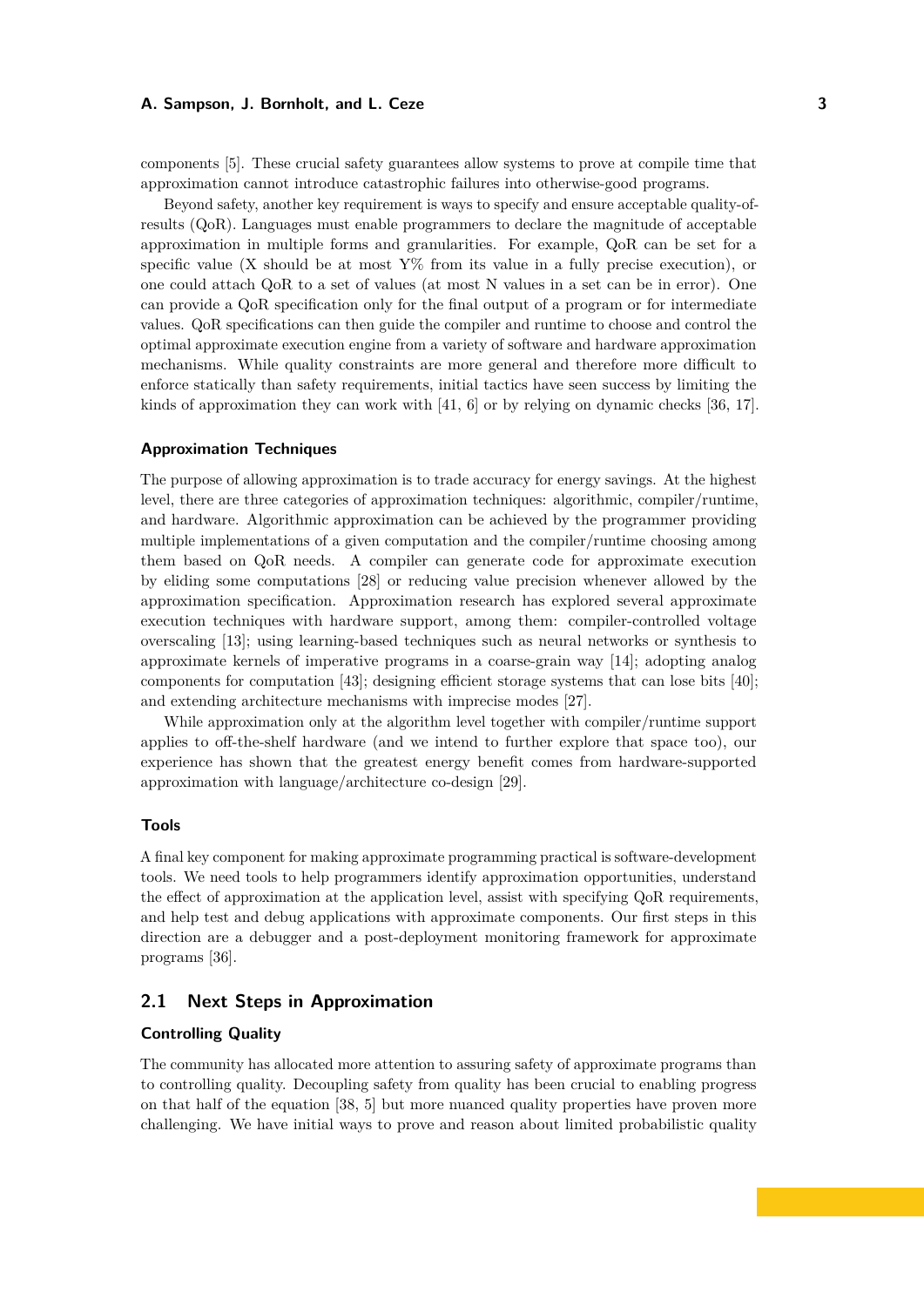properties [\[6,](#page-9-6) [4,](#page-9-9) [41\]](#page-11-1), but we still lack techniques that can cope with arbitrary approximation strategies and still produce useful guarantees.

We also need ways to measure quality at run time. If approximate programs could measure how accurate they are without too much overhead, they could offer better guarantees to programmers while simultaneously exploiting more aggressive optimizations [\[17,](#page-9-7) [36\]](#page-10-6). But there is not yet a general way to derive a cheap, dynamic quality check for an arbitrary program and arbitrary quality criterion. Even limited solutions to the dynamic-check problem will amplify the benefits of approximation.

# **Defining Quality**

Any application of approximate computing rests on a *quality metric*. Even evaluations for papers on approximation need to measure their effectiveness with some accuracy criterion. Unlike traditional criteria—energy or performance, for example—the right metric for quality is not obvious. It varies per program, per deployment, and even per user. The community does not have a satisfactory way to decide on the right metric for a given scenario: we are so far stuck with guesses.

A next step in approximation research should help build confidence that we are using the right quality metrics. We should adopt techniques from software engineering, humancomputer interaction, and application domains like graphics to help gather evidence for good quality metrics. Ultimately, programmers need a sound methodology for designing and evaluating quality metrics for new scenarios.

### **The Right Accelerator**

Hardware approximation research has fallen into two categories: extensions to traditional architectures [\[13,](#page-9-4) [27\]](#page-10-9) and new, discrete accelerators [\[47,](#page-11-3) [14\]](#page-9-8). The former category has yielded simpler programming models, but the fine-grained nature of the model means that efficiency gains have been limited. Coarser-grained, accelerator-oriented approaches have yielded the best results to date. There are still opportunities for co-designing accelerators with programming models that capture the best of both approaches. The next generation of approximate hardware research should co-design an accelerator design with a software interface and compiler workflow that together attack the programmability challenges in approximation: safety and quality. By decoupling approximation from traditional processors, new accelerators could unlock new levels of efficiency while finally making approximate computing palatable hardware vendors.

# **2.2 Lessons from Approximation**

Our group's experience with approximate computing as a cross-cutting concern has had both successes and failures. The path through this research has yielded lessons both for approximation research specifically and hardware–software co-design generally.

#### **The von Neumann Curse**

When doing approximation at the instruction granularity in a typical von Neumann machine, the data path can be approximate but the control circuitry likely can't. Given that control accounts for about 50% of hardware resources, gains are fundamentally limited to  $2\times$ , which is hardly enough to justify the trouble. We therefore have more hopes for coarse-grain approximation techniques than fine-grain.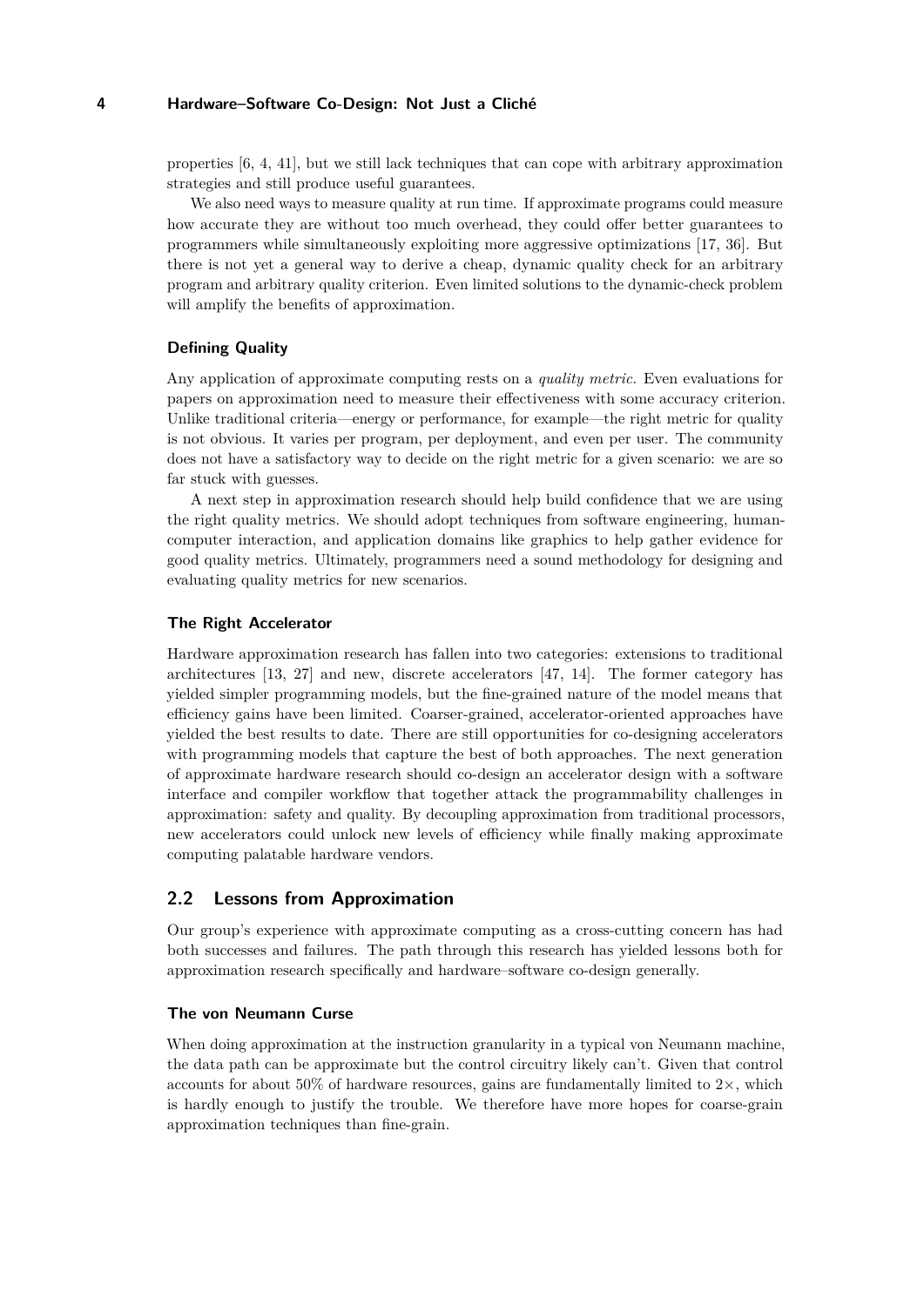And that was just an example. Many other promising avenues of our work have fallen afoul of the conflation of program control flow and data flow. For example, if we want to approximate the contents of a register, we need to know whether it represents pixel data amenable to approximation or a pointer, which may be disastrous to approximate.

Separation problems are not unique to approximation. Secure systems, for example, could profit from a guarantee that code pointers are never manipulated as raw data. Future explorations of hardware–software co-design would benefit from architectural support for separating control flow from data flow.

### **The High Cost of Hardware Design**

In our work on approximation with neural networks, we achieve the best energy efficiency when we use a custom hardware neural processing unit, or NPU [\[14,](#page-9-8) [43\]](#page-11-2). Our first evaluations of the work used cycle-based architectural simulation, which predicted an average  $3\times$  energy savings. Later, we implemented the NPU on an FPGA [\[29\]](#page-10-7). On this hardware, we measured an average energy savings of 1*.*7×. The difference is due partially to the FPGA's overhead and clock speed and partially due to the disconnect between simulation and reality. Determining the exact balance would require a costly ASIC design process. Even building the FPGA implementation took almost two years.

Hardware–software co-design involves an implied imbalance: software is much faster to iterate on than hardware. Future explorations of hardware–software co-design opportunities would benefit from more evolution of hardware description languages and simulation tools. We should not have to implement hardware three times—first in simulation, second in an HDL for an efficient FPGA implementation, and again for a high-performance ASIC.

### **Trust the Compiler**

Hybrid hardware–software research constantly needs to divide work between the programmer, the compiler, and the hardware. In our experience, a hybrid design should delegate as much as possible to the compiler. For example, the Truffle CPU [\[13\]](#page-9-4) has dual-voltage SRAM arrays that require every load to match the precision level of its corresponding store. This invariant would be expensive to enforce with per-register and per-cache-line metadata, and it would be unreasonable for programmers to specify manually. Our final design leaves all the responsibility to the compiler, where enforcement is trivial.

Relegating intelligence to the compiler comes at a cost in safety: programming to the Truffle ISA directly is dangerous and error-prone. Fortunately, modern programmers rarely write directly to the CPU's hardware interface. Researchers should treat the ISA as a serialization channel between the compiler and architecture—not a human interface. Eschewing direct human–hardware interaction can pay off in fundamental efficiency gains.

# **3 Opportunities for Co-Design**

# **3.1 Programming Hardware**

The vast majority of programming languages research is on languages that target a very traditional notation of "programming." Programs must eventually be emitted as a sequence of instructions, meant to be interpreted by processors that will load them from memory and execute them in order. The programming languages and architecture communities should not remain satisfied with this traditional division of labor. The instruction set architecture abstraction imposes limits on the control that programmers can have over how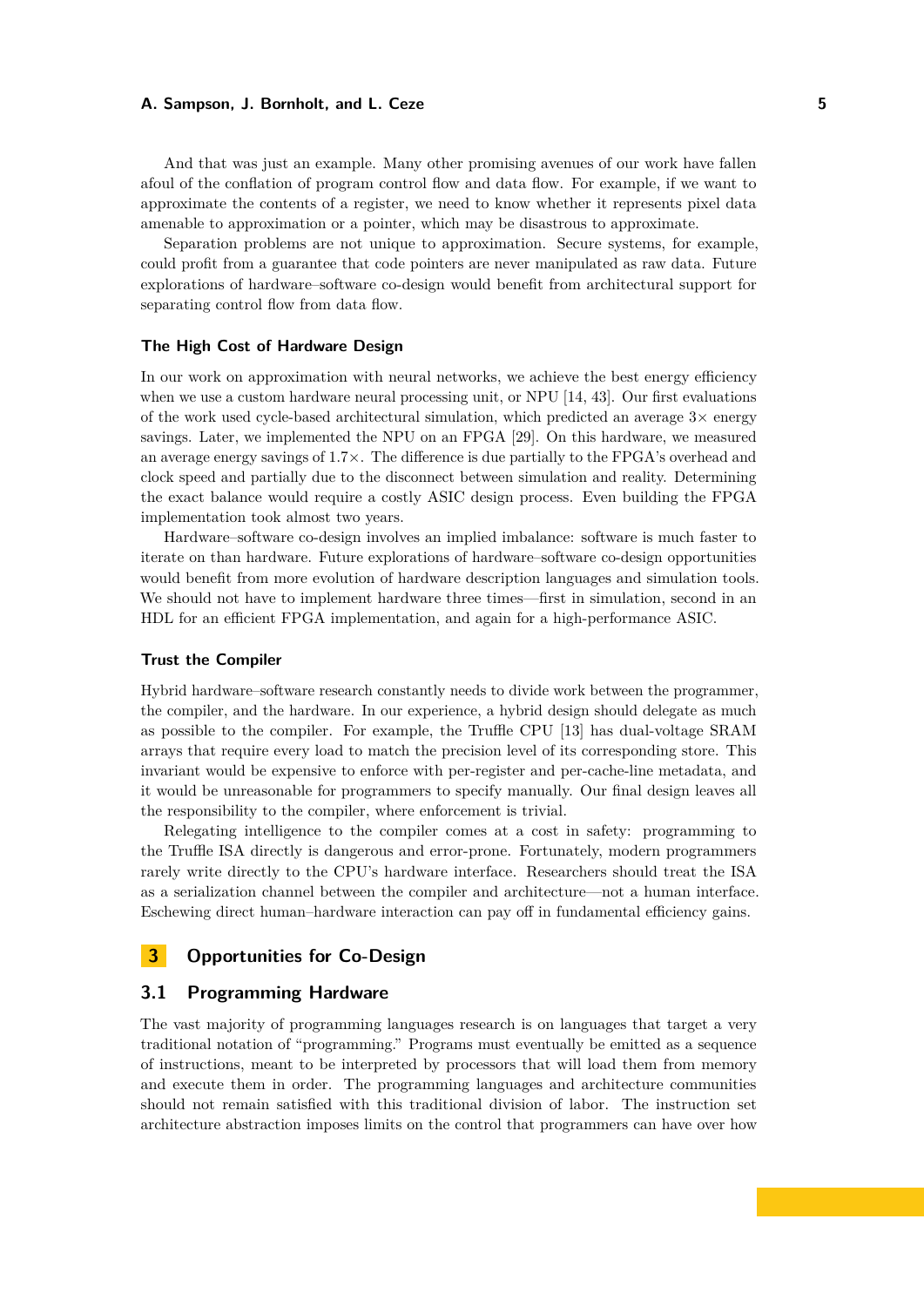hardware works, and compatibility concerns limit the creativity of architecture designs. Hybrid hardware–software research projects should design new hardware abstractions that violate the constraints of traditional ISAs.

Some recent work revived interest in languages for designing hardware and FPGA configurations [\[3,](#page-8-1) [31\]](#page-10-10) or applied language techniques to special-purpose hardware like networking equipment [\[15\]](#page-9-10) and embedded processor arrays [\[33\]](#page-10-11). But we can do more. A new story for programmable hardware will require radically new architecture designs, hardware interfaces that expose the right costs and capabilities, programming models that can abstract these interfaces' complexity, and careful consideration of the application domains.

### **Rethinking Architectures from the Ground Up**

The central challenge in designing programmable hardware is finding the right architectural trade-off between reconfigurability and efficiency. Co-design is only possible if we expose more than what current CPUs do, but providing too much flexibility can limit efficiency. Current field-programmable gate arrays (FPGAs) are a prime example that misses the mark today: FPGAs strive for bit-level reconfigurability, and they pay for it in both performance and untenable tool complexity. New architectures will need to carefully choose the granularity of reconfiguration to balance these opposing constraints.

### **Exposing Communication Costs**

The von Neumann abstraction is computation-centric: the fundamental unit of work is computation. But the costs in modern computers, especially in terms of energy, are increasingly consumed by *communication* more than computation. New programmable hardware will need to expose abstractions that reflect this inversion in the cost model. Unlike earlier attempts to design processors with exposed communication costs [\[16\]](#page-9-11), these new abstractions need not be directly comprehensible for humans: we do not need to expect programmers to write this "assembly language" directly. Instead, we should design abstractions with their software toolchains in mind from the beginning.

# **Managing Complexity**

New programmable hardware will need to work in concert with programming languages and compiler workflows that can manage their inherent complexity. Crucially, the toolchain will need to balance convenient automation with programmer control. It can be extremely powerful to unleash programmers on the problem of extracting efficiency from hardware, but history has also shown that overly complex programming models do not go mainstream. New toolchains should combine both language ideas, which can safely expose complexity, compiler techniques like program synthesis, which can hide the complexity.

### **General vs. Domain-Specific Architectures**

There is a well-known trade-off in architecture between generality and efficiency [\[18\]](#page-9-12). The best reconfigurable hardware may never be fully general purpose: domain-specific languages, tools, and chips can have critical advantages for their sets of applications. At every level in the stack, new designs should provide tools for building domain-specific components.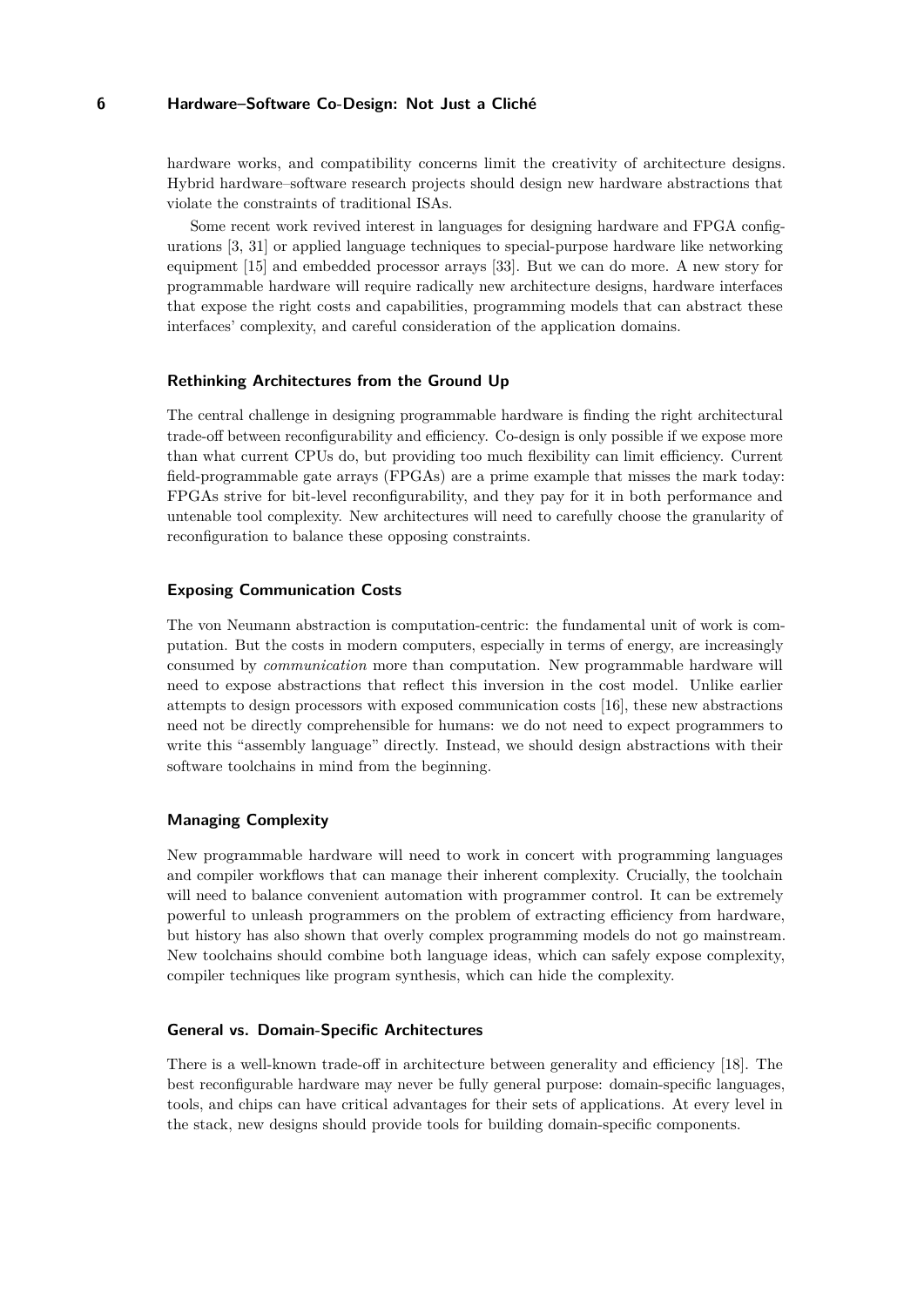# **3.2 Simpler Hardware With Software Verification**

Modern computer architectures spend considerable resources protecting software from itself, with kernel/user mode, process isolation through virtual memory, sophisticated cache coherency and memory consistency models to extract maximum performance, and others. These protections add complexity to hardware design and implementation, and cost both time and energy during execution.

Rapid improvement in software verification has greatly expanded both the scope and the strength of the safety properties we can (automatically or manually) prove about programs. In particular, a system that is verified from the microkernel up to the application appears within reach [\[24\]](#page-10-12). The power of verification presents an opportunity to design new hardware architectures specifically for verified software. These architectures would avoid the energy and time overhead of dynamic protection mechanisms and simplify future scaling efforts.

#### **Virtual Memory**

Major architectures provide virtual memory to help operating systems provide process isolation. Each process sees its own address space and has no way of accessing the physical memory allocated to other processes. While this abstraction is convenient for operating system and application programmers, virtual memory protection entails considerable hardware complexity and cost.

Aiken et al. showed in 2006 that the cycle overhead of hardware virtual memory protection is up to 38% on the SPECweb99 benchmark [\[2\]](#page-8-2). Half this cost (19 pp) is due to switching between multiple address spaces (kernel and application) on control transfers, and the pressure these address spaces place on the TLB. An additional 12 pp is due to switching protection modes between ring 0 (kernel) and ring 3 (application) on control transfers. Working sets are growing much faster than the size of TLBs (combining L1 and L2, TLB entries have grown from 560 pages or 2,240 kB on Nehalem (2008) to 1,088 pages or 4,352 kB on Haswell (2014), and so TLB pressure and virtual memory overhead will only continue to increase.

The Singularity project explored the opportunity to abandon virtual memory in favor of *software-isolated processes (SIPs)* [\[22\]](#page-10-13). Instead of asking virtual memory hardware to provide process isolation, Singularity guarantees isolation between SIPs through static verification and some runtime checks. The verification is made feasible by Singularity's Sing# language for applications, which is type- and memory-safe. The software runtime checks are very low overhead; for example, a ping-pong message between two processes on Singularity is  $7\times$ faster than Linux and  $8\times$  faster than Windows [\[21\]](#page-10-14).

#### **Concurrency**

A substantial portion of multiprocessor hardware is dedicated to cache coherence and memory consistency. These mechanisms work with the programming model, compilers and operating systems to preserve a simple memory model for programmers. But coherence protocols and consistency enforcement are neither simple nor cheap.

Memory models are complex to understand, and even more complex to implement correctly. Verification efforts have uncovered bugs in both hardware implementations of relaxed consistency models [\[19\]](#page-9-13) and in the software memory models that attempt to abstract over them [\[46\]](#page-11-4). Given these difficulties, some have advocated for abandoning shared-memory hardware altogether (for example, Intel's Single-Chip Cloud Computer (SCC) has 48 cores without coherence), but this seems extreme.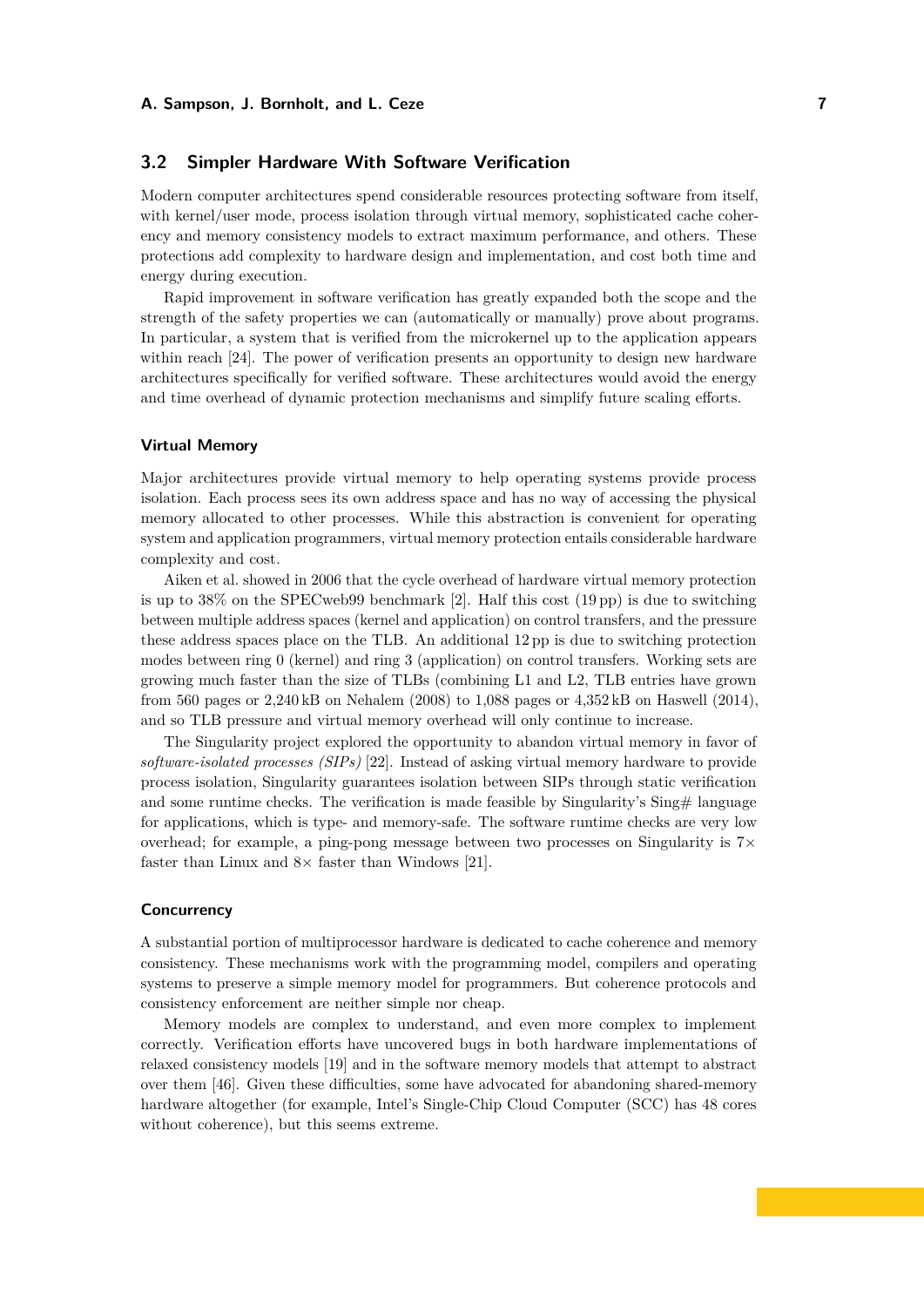Coherence and consistency come with significant performance and hardware overheads. DeNovo is a coherence protocol that works together with a disciplined shared-memory programming model to reduce coherence overheads [\[8\]](#page-9-14). Compared to MESI, DeNovo executes benchmarks up to 60% faster due to reduced network traffic, read misses and stall times.

Verification of data race freedom would enable simpler hardware designs and therefore increase the potential for future scaling. Traditional work in verifying race freedom (including the DeNovo programming model) has required explicit program annotations [\[23\]](#page-10-15). But recent work in formalizing hardware memory models [\[42\]](#page-11-5) suggests that we should work towards *automatically* verifying race freedom. A hardware architecture for verified software would take advantage of provable race freedom to reduce coherence traffic and state overhead, and so save energy and time.

# **3.3 Hardware-backed DSLs**

Today's programming languages are too complex for many of the tasks today's programmers want to complete. We ask programmers to reason about subtle issues like memory management, concurrency and race conditions, and large standard libraries. Domain-specific languages (DSLs) are a way to democratize programming by providing languages with higherlevel semantics and simpler tooling, and have seen considerable success [\[45\]](#page-11-6). But traditional DSLs are often implemented as slow, interpreted languages, reducing their usefulness for many programmers.

Delite is a compiler framework for implementing high-performance DSLs [\[44\]](#page-11-7). The framework provides components common to high-performance implementations, such as parallel versions of higher-order functions, compiler optimizations, and the ability for DSL implementers to provide domain-specific optimizations for the code generator. Delite compiles DSLs to an intermediate representation which can then be compiled to multiple targets such as C++ and OpenCL.

While Delite makes for high-performance DSLs, they ultimately execute on generalpurpose hardware. There is the opportunity to build hardware accelerators specialized to particular DSLs, or even to individual programs written in a given DSL. For example, the Halide DSL for image processing compiles to SIMD or CPU+GPU code and sees considerable performance gains [\[34\]](#page-10-16). But Darkroom, another DSL targeting the same domain, compiles directly to pipelined ASIC implementations for even higher performance [\[20\]](#page-9-15).

Previous work on compiling DSLs to hardware has required custom design and implementation work for each DSL compiler. Future work should target a more general compiler from DSL implementation to hardware. We should take motivation from recent work on lightweight modular staging [\[37\]](#page-10-17), which builds high-performance compilers by staging interpreter code. Existing high-level synthesis (HLS) tools for synthesizing circuits from higher-level programming languages are difficult to use and even more difficult to debug, because they are required to implement the rich and unsafe semantics of C. We should aim to build DSL frameworks with hardware synthesis in mind to unlock the potential of ASIC performance.

# **3.4 Beyond the CPU**

Researchers is both architecture and programming languages tend to focus on one component above all others: the CPU. While the heart of a computer has special importance, it is not the only piece that deserves attention. When the goal is energy efficiency, for example, it is crucial to bear in mind that most of a smartphone's battery capacity goes to powering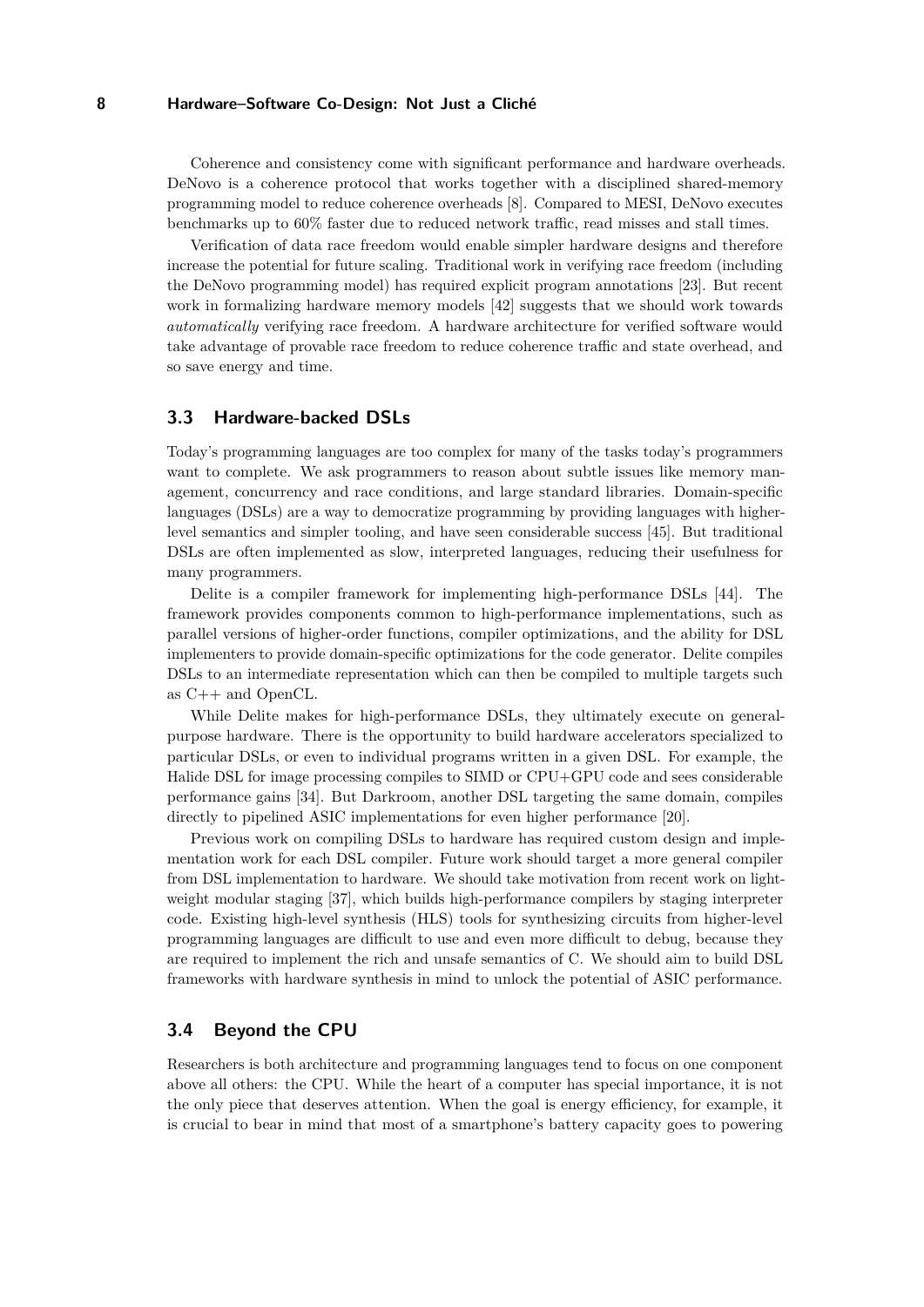the screen and radio—the CPU is a comparatively small drain [\[39\]](#page-10-18). And in the datacenter, network and storage performance can outweigh the importance of raw compute power.

Hardware–software research is in a good position to seek out opportunities beyond the CPU: in memory, storage, networking, and even more mundane systems such as displays, sensors, and cooling infrastructure.

Non-volatile main memory is an example of an emerging architectural trend in desperate need of attention from a programming-model perspective. Initial work has shown that traditional abstractions are insufficient [\[32\]](#page-10-19) and has proposed new approaches for managing non-volatile state [\[9,](#page-9-16) [48\]](#page-11-8).

Language research should also seek out opportunities in networking. Recent softwaredefined networking work [\[15\]](#page-9-10) has shown how to build better abstraction for networking equipment, but that work focuses on traditional roles for the network. We should also consider new ways to program the network. For instance, in the data center, what computation would be best offloaded from servers into the network? How can we productively program mobile device radio modems while preventing disastrous network attacks?

More experimental research should consider collaboration with the less glamorous parts of computer hardware. Power supply systems are one such example that are typically hidden at all costs from the end programmer. Researchers should question this separation. For example, can datacenter applications extract more energy efficiency by programming their power distribution systems? How can we re-design the battery and charging systems in a mobile phone to specialize them to a particular use patterns? Can applications and operating systems collaborate with hardware to fairly divide energy resources? Peripheral, traditionally non-architectural components like power systems are ripe for rethinking, but only in the context of co-design with a new programming model.

# **4 Conclusion**

The air-tight hardware abstraction continues to serve innovation in programming languages well. But as physical challenges begin to threaten Moore's law, the biggest leaps in performance and efficiency will come from true hardware–software co-design. We believe our community can go far beyond the current primitive cooperation between hardware and software by designing them *together*. We can take inspiration from successes in embedded system design and our experiences with approximate computing. Exciting opportunities abound for hardware accelerators co-designed with software, reduced redundancy between hardware and software mechanisms, and entirely new classes of optimizations. We hope that our experiences and successes with hardware–software co-design will encourage researchers to cross the abstraction boundary to design more integrated and thoughtful systems.

#### **References**

- <span id="page-8-0"></span>**1** Anant Agarwal, Martin Rinard, Stelios Sidiroglou, Sasa Misailovic, and Henry Hoffmann. Using code perforation to improve performance, reduce energy consumption, and respond to failures. Technical report, MIT, 2009.
- <span id="page-8-2"></span>**2** Mark Aiken, Manuel Fähndrich, Chris Hawblitzel, Galen Hunt, and James Larus. Deconstructing process isolation. In *Workshop on Memory System Performance and Correctness (MSPC)*, 2006.
- <span id="page-8-1"></span>**3** J. Bachrach, Huy Vo, B. Richards, Yunsup Lee, A. Waterman, R. Avizienis, J. Wawrzynek, and K. Asanovic. Chisel: Constructing hardware in a Scala embedded language. In *DAC*, June 2012.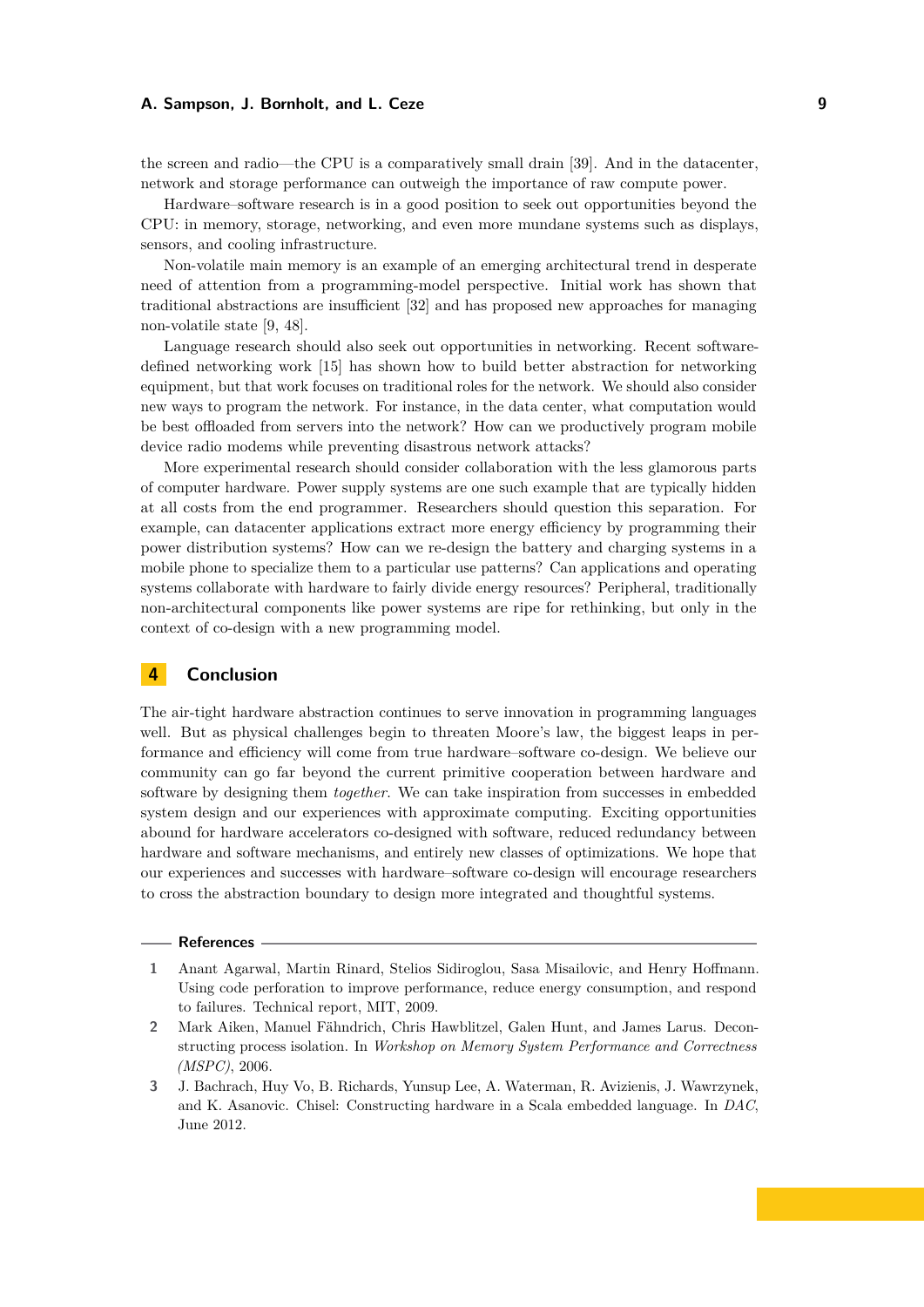- <span id="page-9-9"></span>**4** James Bornholt, Todd Mytkowicz, and Kathryn S. McKinley. Uncertain*<*T*>*: A First-Order Type for Uncertain Data. In *ASPLOS*, 2014.
- <span id="page-9-5"></span>**5** Michael Carbin, Deokhwan Kim, Sasa Misailovic, and Martin C. Rinard. Proving acceptability properties of relaxed nondeterministic approximate programs. In *PLDI*, 2012.
- <span id="page-9-6"></span>**6** Michael Carbin, Sasa Misailovic, and Martin C. Rinard. Verifying quantitative reliability for programs that execute on unreliable hardware. In *OOPSLA*, 2013.
- <span id="page-9-1"></span>**7** Lakshmi N. Chakrapani, Bilge E. S. Akgul, Suresh Cheemalavagu, Pinar Korkmaz, Krishna V. Palem, and Balasubramanian Seshasayee. Ultra-efficient (embedded) SOC architectures based on probabilistic CMOS (PCMOS) technology. In *DATE*, 2006.
- <span id="page-9-14"></span>**8** Byn Choi, Rakesh Komuravelli, Hyojin Sung, Robert Smolinski, Nima Honarmand, Sarite V. Adve, Vikram S. Adve, Nicholas P. Carter, and Ching-Tsun Chou. DeNovo: Rethinking the memory hierarchy for disciplined parallelism. In *International Conference on Parallel Architectures and Compilation Techniques (PACT)*, 2011.
- <span id="page-9-16"></span>**9** Joel Coburn, Adrian M. Caulfield, Ameen Akel, Laura M. Grupp, Rajesh K. Gupta, Ranjit Jhala, and Steven Swanson. NV-Heaps: Making persistent objects fast and safe with nextgeneration, non-volatile memories. In *ASPLOS*, 2011.
- <span id="page-9-2"></span>**10** M. de Kruijf and K. Sankaralingam. Exploring the synergy of emerging workloads and silicon reliability trends. In *SELSE*, 2009.
- <span id="page-9-3"></span>**11** Marc de Kruijf, Shuou Nomura, and Karthikeyan Sankaralingam. Relax: an architectural framework for software recovery of hardware faults. In *ISCA*, 2010.
- <span id="page-9-0"></span>**12** Martin M. Deneroff, David E. Shaw, Ron O. Dror, Jeffrey S. Kuskin, Richard H. Larson, John K. Salmon, and Cliff Young. Anton: A specialized ASIC for molecular dynamics. In *Hot Chips*, 2008.
- <span id="page-9-4"></span>**13** Hadi Esmaeilzadeh, Adrian Sampson, Luis Ceze, and Doug Burger. Architecture support for disciplined approximate programming. In *International Conference on Architectural Support for Programming Languages and Operating Systems*, 2012.
- <span id="page-9-8"></span>**14** Hadi Esmaeilzadeh, Adrian Sampson, Luis Ceze, and Doug Burger. Neural Acceleration for General-Purpose Approximate Programs. In *International Symposium on Microarchitecture (MICRO)*, 12 2012.
- <span id="page-9-10"></span>**15** N. Foster, A. Guha, M. Reitblatt, A. Story, M.J. Freedman, N.P. Katta, C. Monsanto, J. Reich, J. Rexford, C. Schlesinger, D. Walker, and R. Harrison. Languages for softwaredefined networks. *Communications Magazine, IEEE*, 51(2):128–134, February 2013.
- <span id="page-9-11"></span>**16** Michael I. Gordon, William Thies, Michal Karczmarek, Jasper Lin, Ali S. Meli, Andrew A. Lamb, Chris Leger, Jeremy Wong, Henry Hoffmann, David Maze, and Saman Amarasinghe. A stream compiler for communication-exposed architectures. In *ASPLOS*, 2002.
- <span id="page-9-7"></span>**17** Beayna Grigorian and Glenn Reinman. Improving coverage and reliability in approximate computing using application-specific, light-weight checks. In *Workshop on Approximate Computing Across the System Stack (WACAS)*, 2014.
- <span id="page-9-12"></span>**18** Rehan Hameed, Wajahat Qadeer, Megan Wachs, Omid Azizi, Alex Solomatnikov, Benjamin C. Lee, Stephen Richardson, Christos Kozyrakis, and Mark Horowitz. Understanding sources of inefficiency in general-purpose chips. In *ISCA*, 2010.
- <span id="page-9-13"></span>**19** Sudheendra Hangal, Durgam Vhia, Chaiyasit Manovit, Jiun-Weu Joseph Lu, and Sridhar Narayanan. TSOtool: A program for verifying memory systems using the memory consistency model. In *31st Annual International Symposium on Computer Architecture (ISCA)*, 2004.
- <span id="page-9-15"></span>**20** James Hegarty, John Brunhaver, Zachary DeVito, Jonathan Ragan-Kelley, Noy Cohen, Steven Bell, Artem Vasilyev, Mark Horowitz, and Pat Hanrahan. Darkroom: Compiling high-level image processing code into hardware pipelines. *ACM Trans. Graph.*, 33(4), 2014.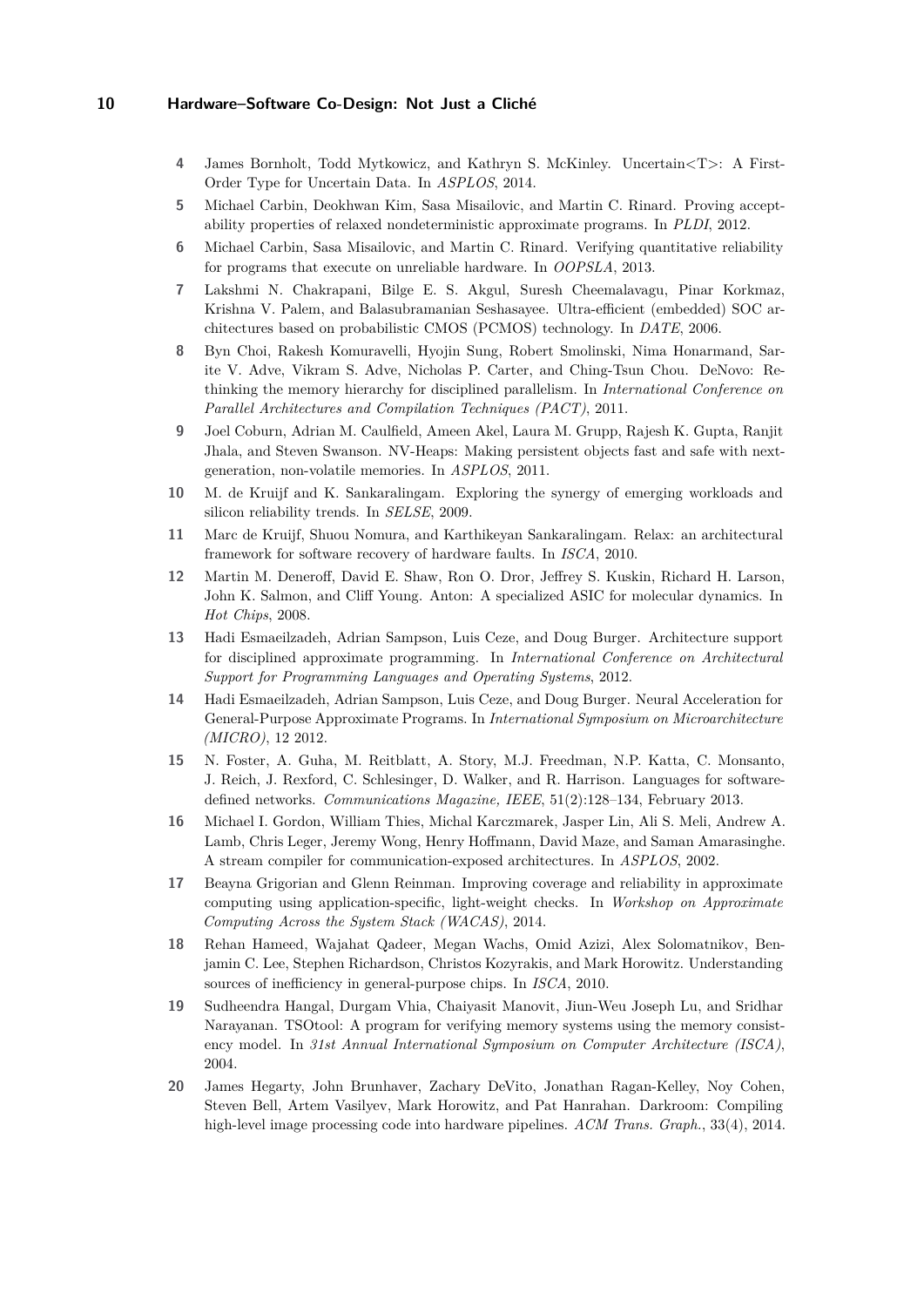- <span id="page-10-14"></span>**21** Galen Hunt, Mark Aiken, Manuel Fähndrich, Chris Hawbliztel, Orion Hodson, James Larus, Steven Levi, Bjarne Steensgaard, David Tarditi, and Ted Wobber. Sealing OS processes to improve dependability and safety. In *EuroSys*, 2007.
- <span id="page-10-13"></span>**22** Galen Hunt and James Larus. Singularity: Rethinking the software stack. In *21st ACM Symposium on Operating System Principles (SOSP)*, 2007.
- <span id="page-10-15"></span>**23** Rajesh K. Karmani, P. Madhusudan, and Brandon M. Moore. Thread contracts for safe parallelism. In *16th ACM SIGPLAN Symposium on Principles and Practice of Parallel Programming (PPoPP)*, 2011.
- <span id="page-10-12"></span>**24** Gerwin Klein, Kevin Elphinstone, Gernot Heiser, June Andronick, David Cock, Philip Derrin, Dhammika Elkaduwe, Kai Engelhardt, Rafal Kolanski, Michael Norrish, Thomas Sewell, Harvey Tuch, and Simon Winwood. seL4: Formal Verification of an OS Kernel. In *22nd ACM Symposium on Operating Systems Principles (SOSP)*, 2009.
- <span id="page-10-0"></span>**25** Larkhoon Leem, Hyungmin Cho, Jason Bau, Quinn A. Jacobson, and Subhasish Mitra. ERSA: error resilient system architecture for probabilistic applications. In *DATE*, 2010.
- <span id="page-10-1"></span>**26** Song Liu, Karthik Pattabiraman, Thomas Moscibroda, and Benjamin G. Zorn. Flikker: Saving refresh-power in mobile devices through critical data partitioning. In *ASPLOS*, 2011.
- <span id="page-10-9"></span>**27** Joshua San Miguel, Mario Badr, and Natalie Enright Jerger. Load value approximation. In *MICRO*, 2014.
- <span id="page-10-2"></span>**28** Sasa Misailovic, Stelios Sidiroglou, Hank Hoffman, and Martin Rinard. Quality of service profiling. In *ICSE*, 2010.
- <span id="page-10-7"></span>**29** Thierry Moreau, Mark Wyse, Jacob Nelson, Adrian Sampson, Hadi Esmaeilzadeh, Luis Ceze, and Mark Oskin. SNNAP: Approximate computing on programmable SoCs via neural acceleration. In *HPCA*, 2015.
- <span id="page-10-3"></span>**30** Sriram Narayanan, John Sartori, Rakesh Kumar, and Douglas L. Jones. Scalable stochastic processors. In *DATE*, 2010.
- <span id="page-10-10"></span>**31** Rishiyur S. Nikhil and Arvind. What is bluespec? *SIGDA Newsl.*, 39(1):1–1, January 2009.
- <span id="page-10-19"></span>**32** Steven Pelley, Peter M. Chen, and Thomas F. Wenisch. Memory persistency. In *ISCA*, 2014.
- <span id="page-10-11"></span>**33** Phitchaya Mangpo Phothilimthana, Tikhon Jelvis, Rohin Shah, Nishant Totla, Sarah Chasins, and Rastislav Bodik. Chlorophyll: Synthesis-aided compiler for low-power spatial architectures. In *PLDI*, 2014.
- <span id="page-10-16"></span>**34** Jonathan Ragan-Kelley, Connelly Barnes, Andrew Adams, Sylvain Paris, Frédo Durand, and Saman Amarasinghe. Halide: A language and compiler for optimizing parallelism, locality, and recomputation in image processing pipelines. In *PLDI*, 2013.
- <span id="page-10-4"></span>**35** Martin Rinard, Henry Hoffmann, Sasa Misailovic, and Stelios Sidiroglou. Patterns and statistical analysis for understanding reduced resource computing. In *Onward!*, 2010.
- <span id="page-10-6"></span>**36** Michael Ringenburg, Adrian Sampson, Isaac Ackerman, Luis Ceze, and Dan Grossman. Monitoring and debugging the quality of results in approximate programs. In *ASPLOS*, 2015.
- <span id="page-10-17"></span>**37** Tiark Rompf and Martin Odersky. Lightweight modular staging: A pragmatic approach to runtime code generation and compiled DSLs. In *GPCE*, 2012.
- <span id="page-10-5"></span>**38** A. Sampson, W. Dietl, E. Fortuna, D. Gnanapragasam, L. Ceze, and D. Grossman. EnerJ: Approximate data types for safe and general low-power computation. In *PLDI*, 2011.
- <span id="page-10-18"></span>**39** Adrian Sampson, Calin Cascaval, Luis Ceze, Pablo Montesinos, and Dario Suarez Gracia. Automatic discovery of performance and energy pitfalls in html and css. In *IISWC*, 2012.
- <span id="page-10-8"></span>**40** Adrian Sampson, Jacob Nelson, Karin Strauss, and Luis Ceze. Approximate storage in solid-state memories. In *MICRO*, 2013.